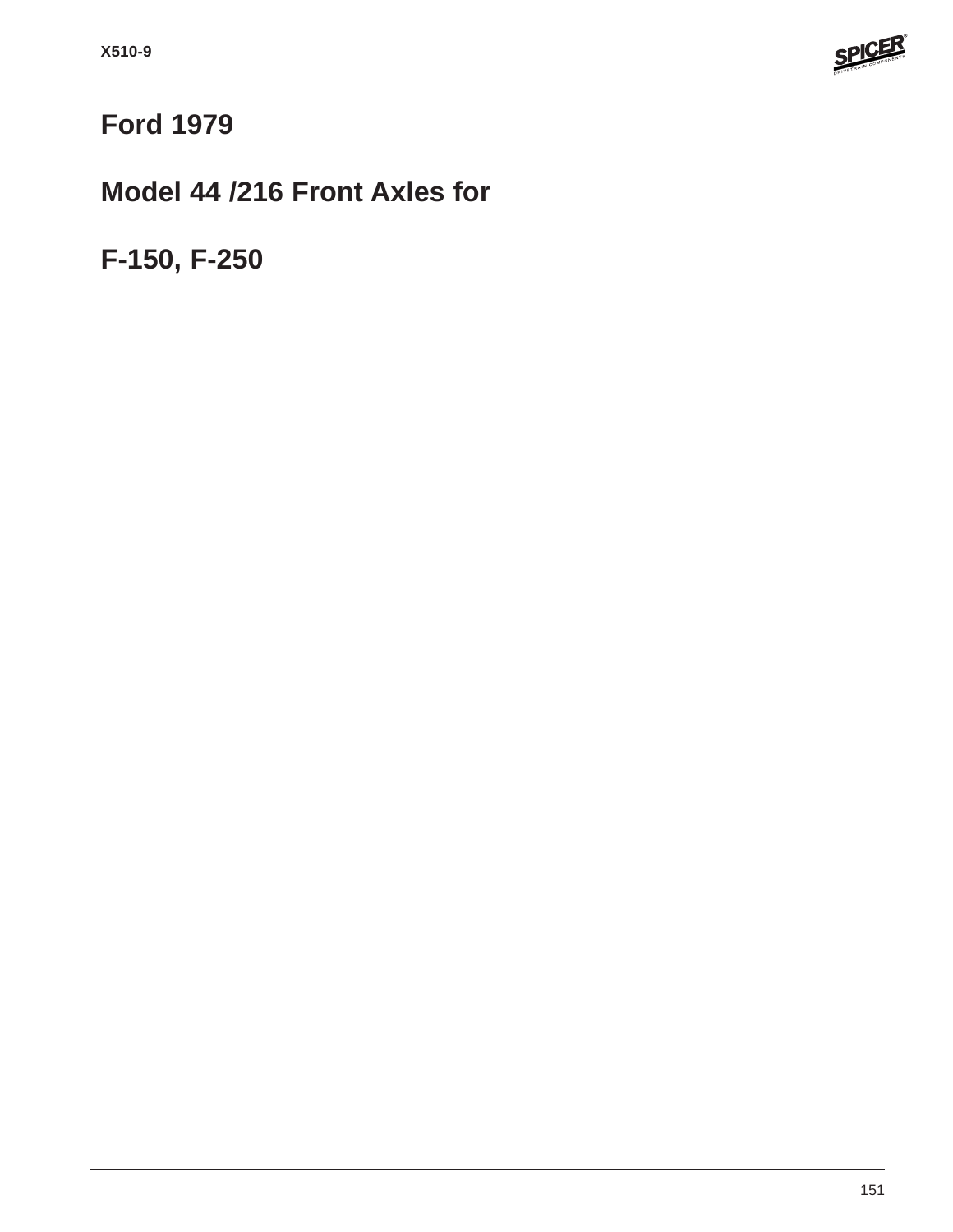

#### **Exploded View Ford Model 44 /216 Front Axles**

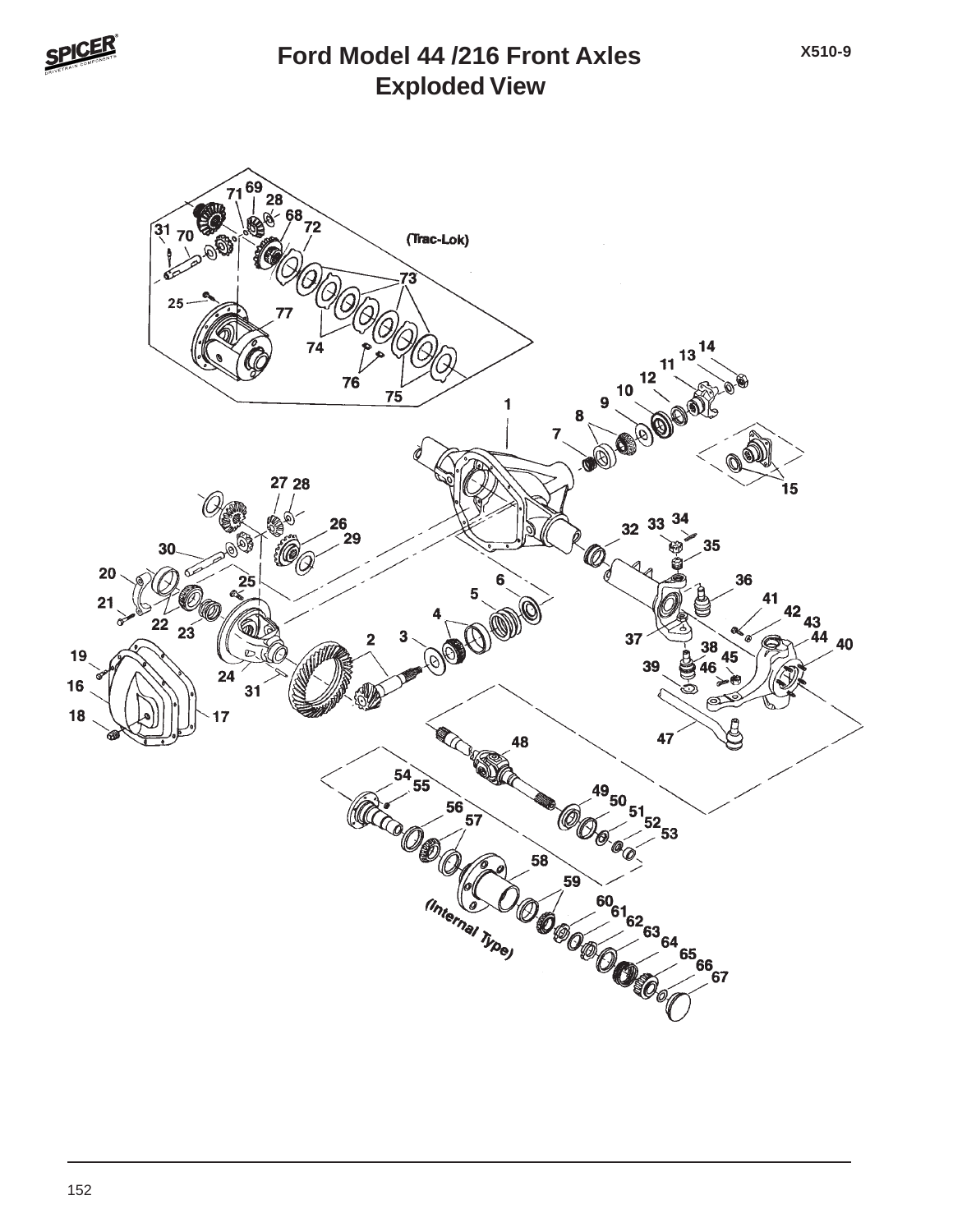## **Parts Listing Ford Model 44 /216 Front Axles**



| <b>ITEM</b><br>NO.        | <b>PART</b><br><b>NUMBER</b> | <b>DESCRIPTION</b>                       | <b>ITEM</b><br>NO. | <b>PART</b><br><b>NUMBER</b> | <b>DESCRIPTION</b>                    |
|---------------------------|------------------------------|------------------------------------------|--------------------|------------------------------|---------------------------------------|
| 1                         | $-^{(3)}$                    | Housing - Axle Service                   | 36                 | 40112                        | Socket Assembly - Upper               |
| $\sqrt{2}$                | $-$ (1)                      | Drive Gear & Pinion Assembly             | 37                 | 35566                        | Lock Nut                              |
| $\ensuremath{\mathsf{3}}$ | 30764                        | Slinger - Pinion Bearing Inner           | 38                 | 40113                        | Socket Assembly - Lower               |
| $\overline{4}$            | 706031X                      | KIT - Inner Pinion Bearing               | 39                 | 35928                        | Snap Ring                             |
|                           | 706376X                      | PKG - Diff & Pinion Bearing Shim         | 40                 | 37759-2                      | Bolt $-$ Hex (qty 5)                  |
|                           |                              | (inc items 5, 7, 12, 13, 16, 22)         | 41                 | 31026-1                      | <b>Stop Screw</b>                     |
|                           | 706358X                      | PKG - Pinion Bearing Shim                | 42                 | 500381-3                     | Jam Nut                               |
|                           |                              | (inc items 5, 7, 12, 13, 16)             | 43                 | $-^{(2)}$                    | <b>Right Knuckle</b>                  |
| 5                         | $-$ (4)                      | Inner Pinion Bearing Shims               | 44                 | $-^{(2)}$                    | Left Knuckle                          |
|                           |                              | (see shim packages)                      | 45                 | $-^{(3)}$                    | Nut - Hex Slotted                     |
| 6                         | 30765                        | Baffle - Pinion Bearing                  | 46                 | $-^{(3)}$                    | <b>Cotter Pin</b>                     |
| $\overline{7}$            | $-$ (4)                      | Outer Pinion Bearing Shims               | 47                 | $-^{(3)}$                    | Tie Rod Assembly                      |
|                           |                              | (see shim packages)                      | 48                 | $-^{(1)}$                    | Shaft & Joint Assembly                |
| 8                         | 706030X                      | KIT - Outer Pinion Bearing               | 49                 | 36364                        | Slinger - Spindle Yoke                |
| 9                         | 13575                        | Slinger - Outer Pinion Bearing           |                    | 706527X                      | KIT - Spindle Seal & Bearing          |
| 10                        | 39118                        | Seal - Pinion Oil                        |                    |                              | (inc items 50, 51, 52, 53)            |
| 11                        | 2-4-3581X                    | End Yoke or Assembly (inc 12)            |                    | $-^{(2)}$                    | KIT - Spindle                         |
| 12                        | 41498                        | Slinger - End Yoke                       | 50                 | 38128                        | Oil Seal                              |
| 13                        | 30186                        | Washer - Pinion Nut                      | 51                 | 36361                        | Oil Seal (block vee)                  |
| 14                        | 30185                        | Pinion Nut                               | 52                 | 38106                        | Spacer - Wheel Bearing Spindle        |
| 15                        | $-^{(3)}$                    | <b>Companion Flange Assembly</b>         | 53                 | 550759                       | Needle Bearing Assembly               |
|                           | 706115X                      | KIT - Carrier Cover                      | 54                 | $-^{(2)}$                    | Spindle - Wheel Bearing               |
|                           |                              | (inc items 16, 17, 18, 19)               | 55                 | $-^{(3)}$                    | Nut - Brake Mounting                  |
| 16                        | 620195                       | <b>Carrier Cover</b>                     | 56                 | 36366                        | Oil Seal                              |
| 17                        | 34685                        | Gasket - Carrier Cover                   | 57                 | $-^{(2)}$                    | KIT - Inner Wheel Bearing             |
| 18                        | 36472                        | Plug - Carrier Cover                     | 58                 | $-^{(3)}$                    | Wheel Hub                             |
| 19                        | 34279                        | Bolt - Carrier Cover                     | 59                 | 706111X                      | KIT - Outer Wheel Bearing             |
| 20                        | $-^{(3)}$                    | Differential Bearing Cap                 | 60                 | 21588X                       | Nut & Pin Assembly - Inner Lock       |
| 21                        | 48632-1                      | Bolt - Differential Bearing Cap          | 61                 | 36569                        | Lock Nut                              |
| 22                        | 706032X                      | KIT - Differential Bearing               | 62                 | 31139                        | Nut - Wheel Bearing Adjusting         |
| 23                        | 706086X                      | KIT - Diff Bearing Shim (inc 16)         | 63                 | 32589                        | Plate - Spring Retaining              |
| 24                        | $- (4)$                      | Case - Differential (std)                | 64                 | 35218                        | Spring - Pressure                     |
| 25                        | 41221                        | Bolt - Drive Gear (qty 10)               | 65                 | 31125                        | Gear-Axle Drive                       |
| 26                        | 31487                        | Gear - Differential (std)                | 66                 | 620147                       | Snap Ring                             |
| 27                        | 17717                        | Pinion - Differential (std)              | 67                 | 36858                        | Hub Cap                               |
| 28                        | 13338-3                      | Thrustwasher - Diff Pinion (std)         | 68                 | 35657                        | Gear - Differential (t/l)             |
| 29                        | 32121                        | Thrustwasher - Diff Gear (std)           | 69                 | 32808                        | Pinion - Differential (t/l)           |
| 30                        | 17878                        | Shaft - Differential (std)               | 70                 | 39194                        | Shaft - Differential (t/l)            |
| 31                        | 13449                        | Lock - Differential Shaft                | 71                 | 42570                        | Snap Ring                             |
| 32                        | $-^{(2)}$                    | Seal & Guide Tube                        |                    | 706352X                      | KIT - Differential Plate & Disc (t/l) |
|                           | $-^{(2)}$                    | KIT - Right Knuckle Assy                 |                    |                              | (inc items 72, 73, 74, 75, 76)        |
|                           |                              | (inc 32, 33, 34, 35, 36, 37, 38, 39, 42) | 72                 | $-$ (4)                      | Plate - Preload Spacer                |
|                           | $-^{(2)}$                    | KIT - Left Knuckle Assy                  | 73                 | $- (4)$                      | Disc - Differential                   |
|                           |                              | (inc items 35, 37, 38, 39, 43)           | 74                 | $-$ (4)                      | Plate - Differential                  |
|                           | 706116X                      | KIT - Socket Assembly                    | 75                 | $-$ (4)                      | Plate - Differential Pressure         |
|                           |                              | (inc 32, 33, 34, 35, 36, 37, 38)         | 76                 | 40835                        | Clip - Diff Clutch Retainer           |
| 33                        | 44101                        | Nut - Hex Slotted                        | 77                 | $-$ (4)                      | Case - Differential (t/l)             |
| 34                        | 500024-8                     | <b>Cotter Pin</b>                        | N.I.               | $-^{(3)}$                    | Hub Lock                              |
| 35                        | 35417                        | Adjusting Split Ring                     |                    |                              |                                       |
|                           |                              |                                          |                    |                              |                                       |
|                           |                              |                                          |                    |                              |                                       |
|                           |                              |                                          |                    |                              |                                       |

N.I. = Not Illustrated

(1) See "Bill of Material Table" on next page

(2) See "Variable Parts Table" within this section

(3) Contact Vehicle Manufacturer

(4) Not Sold Separately

(5) See Camber/Casting Bushing Table at the back of the Ford section of this catalog